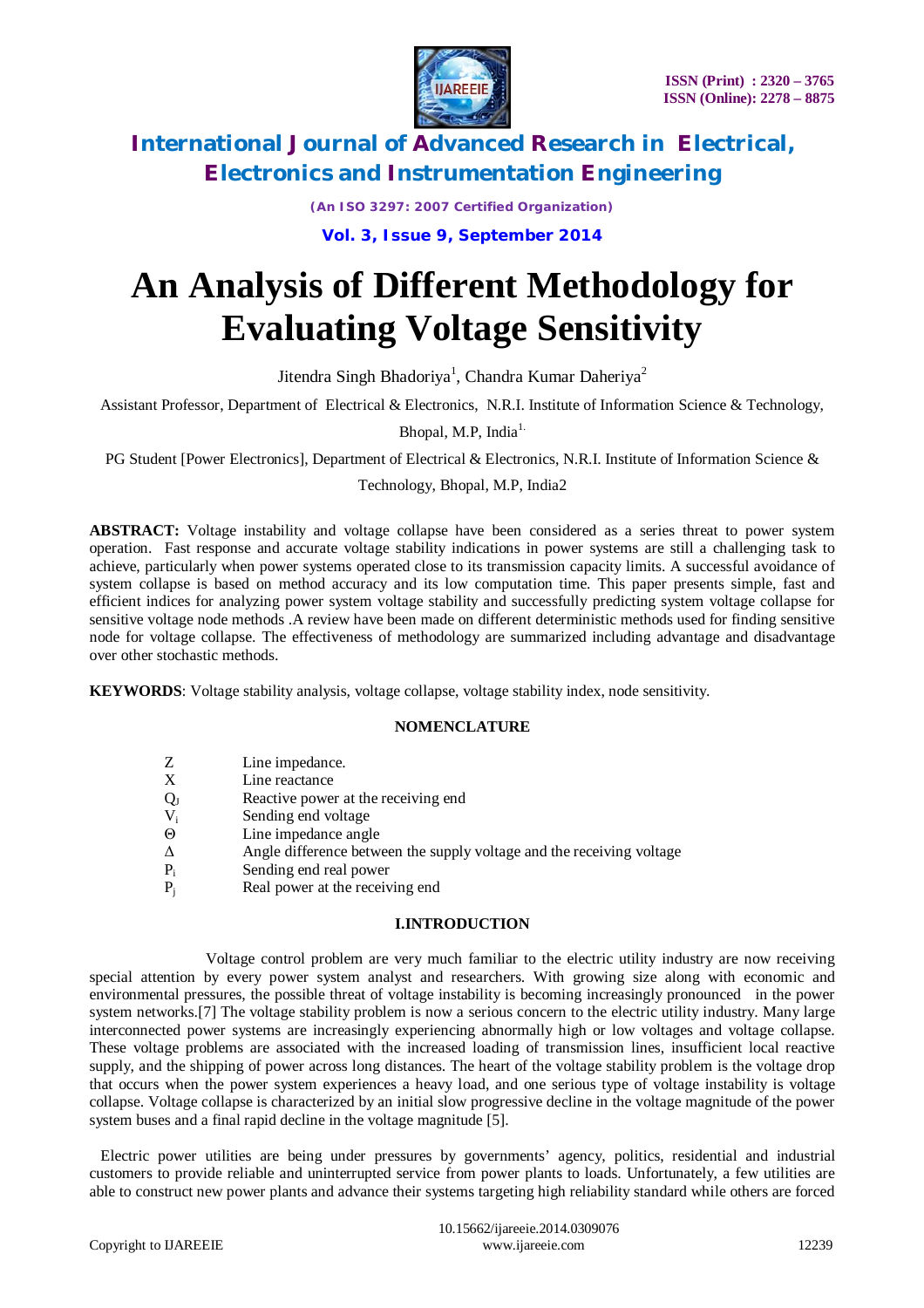

*(An ISO 3297: 2007 Certified Organization)*

# **Vol. 3, Issue 9, September 2014**

to operate near their functioning design limits due economic and environmental constraints or because of the shortage in power delivery investment [3].

Continuous monitoring of the system status is required because the voltage instability affects the satisfactory operation of power system. Stability of the power systems can be identified through various stability factors. The slow variation in reactive power loading towards its maximum point causes the conventional load flow solution to attain its non convergence point.[1]. Many of the researchers in the recent-past focused on the effective online monitoring of status of the system and hence to solve the problem of voltage collapse. In this regard, voltage stability index of each transmission line becomes the useful measure of power system monitoring. The index could identify how far a system is from its point of collapse. Performance indices to predict closeness to voltage stability boundary have been a permanent concern of researchers and power system operators, as these indices can be used online or offline to help dispatchers determine how close the system is to a possible voltage instability state Several voltage stability indices used to measure proximity to voltage collapse in off-line as well as on-line applications are described with great detail.

A fast method for identification of the weakest bus.Sensitivity relates to the test's ability to identify positive results. The sensitivity of a test is the proportion of people that are known to have the disease who test positive for it. This can also be written as: Sensitivity = Probability of a positive test, given that the patient is ill. In load flow, sensitivity terms are used to find which nodes to generate a minimum voltage as compared to other nodes. Sensitive node is the one which is mostly suffered by the changes in load demands. For transmission network security & failure point of view it is quite important to calculate the most sensitive node in the network [2].

In this review paper we have introduce some effective methods for finding weakest or critical bus with minimum time period and least value of weakest bus.

### **II. METHODS ARE USED TO FIND SENSITIVE NODE**

There are several method are given for finding voltage sensitivity in different bus network applied at different situations. Description of these methods are following:

- i). Line Stability Index Formulation (LSIF).
- ii). Fast voltage stability index (FVSI).
- iii). Voltage Collapse Prediction Index (VCPI).
- iv). Modal Analysis.
- v). TRGGQ:
- vi). Voltage Sensitivity Factor (VSF).
- vii). L-Index:
- viii) Reactive Power Margin
- xi). Line Stability Factor.
- x). New Voltage Stability Index (NVSI).

### **1).Line Stability Index Formulation**

Based on the transmission concept in a single line M. Moghavvemi's derived a line stability index to find the voltage of an interconnected system in a reduced single line network, in this formulation the discriminator of the voltage quadratic equation is set to be greater or equal than zero to maintain stability. A typical single transmission line where index is derived from is illustrated in Fig. 1:



Fig. 1. Single line diagram of a transmission line in the power system Where, Vs∠δs, Vr∠δr are the sending end and receiving end voltages. R+jX is the impedance of the transmission line P+jQ is the receiving end apparent power  $\theta$  is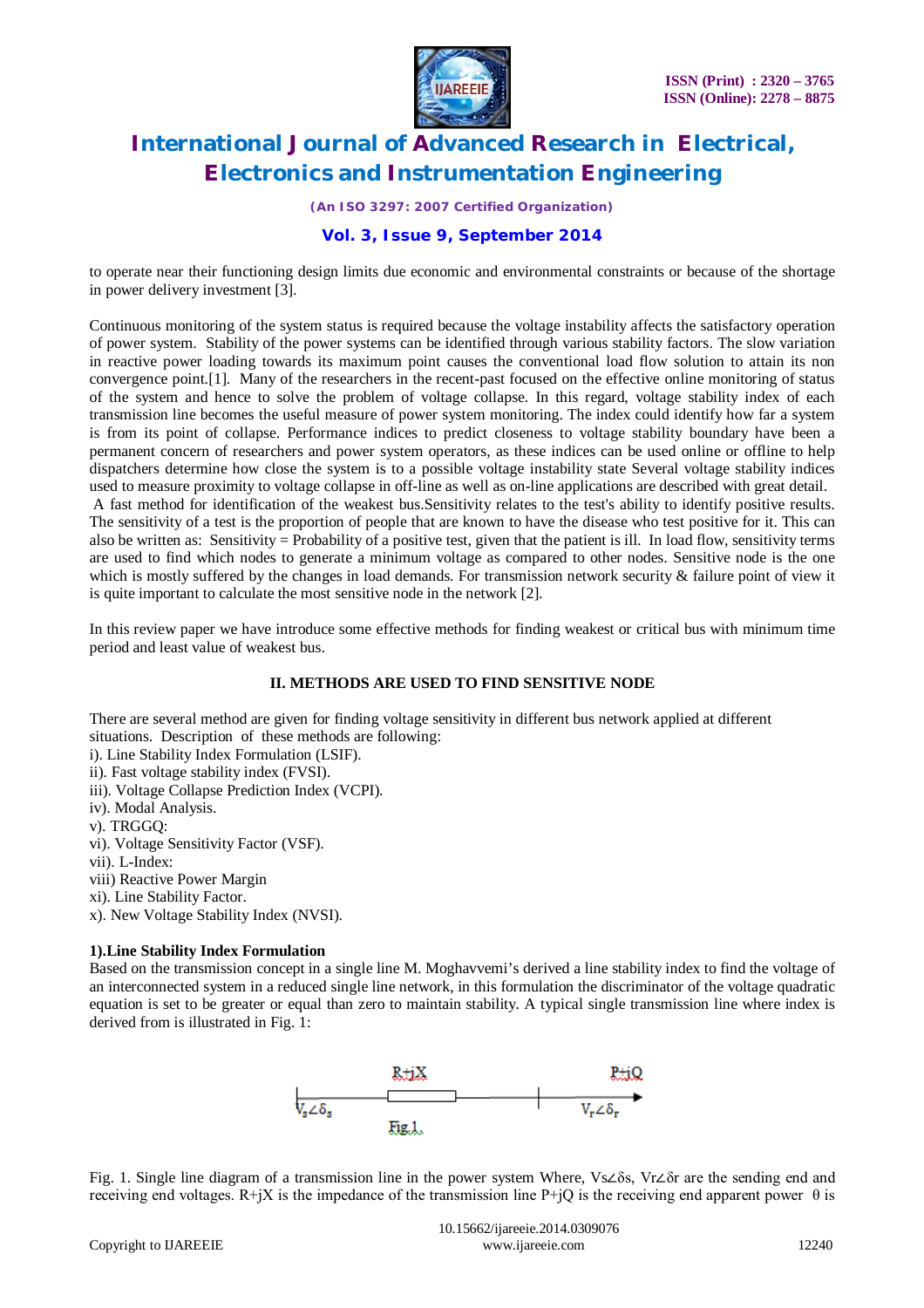

*(An ISO 3297: 2007 Certified Organization)*

### **Vol. 3, Issue 9, September 2014**

the line impedance angle  $\delta$  is the angle difference between the supply voltage and the receiving end voltage. The line stability index is expressed by Lmn, proposed by Moghavvemi and Omar (1998) is formulated based on a power transmission concept in a single line. The line stability index Lmn is given by [1]

$$
L_{mn} = \frac{4XQ}{[V_s \sin(\theta - \delta)]^2} \tag{1}
$$

When the stability index Lmn is less than 1, the system is stable and when this index exceeds the value 1, the entire system loses its stability and voltage collapse occurs. Hence the value of Lmn must be lower than 1 to maintain a stable system.[1]

#### **2).Fast voltage stability index(FVSI) :**

It is calculated using reactive power flow as,

$$
FVSI = \frac{4Z^2 Q_{\rm r}}{V_{\rm s}^2 X_{\rm r}}\tag{2}
$$

The value of evaluated index close to 1 indicates that the particular line is near to instability point. The critical bus is determined by finding out the maximum permissible load on the bus. The most critical bus in the system is the bus which can bear smallest maximum load.[1]

#### **3). Voltage Collapse Prediction Index (VCPI):**

$$
S = P + jQ \tag{3}
$$

VCPI is a voltage collapse indicator based on bus system and derived from power flow equation where the apparent power, Si, at any bus is expressed as:

Based on equation the voltage collapse prediction index is expressed as

VCPI<sub>bus</sub> = 1 - 
$$
\frac{|\sum_{m=1,m=k}^{n} V_m^f|}{|V_k|}
$$
 (4).

VCPI varies from zero to one, indicating the voltage stability margin. Once the value of VCPI closes to unity or exceeds it, the system voltage collapses [2].

#### **4).Modal Analysis:**

Modal analysis is used to computes eigenvalues and eigenvectors of a reduced Jacobian matrix of power flow to predict voltage instability in power systems. The eigenvalues of the reduced matrix determine the system mode while the eigenvectors gives an approximate measure to system instability. The equation of power flow is given by

$$
\begin{bmatrix}\n\Delta P \\
\Delta Q\n\end{bmatrix} = \begin{bmatrix}\nJ_{PB} & J_{PB} \\
J_{QS} & J_{QS}\n\end{bmatrix} \cdot \begin{bmatrix}\n\Delta \delta \\
\Delta V\n\end{bmatrix}
$$
\n(5)

where $\Delta P$  and  $\Delta Q$  are the changes in the real and reactive powers while  $\Delta V$  and  $\Delta \delta$  are the deviations in bus Voltage magnitude and angle. If  $\Delta P$  is assumed to be zero, the V-Q sensitivity is expressed as

$$
\frac{\Delta V}{\Delta Q} = J_r^{-1} \tag{6}
$$

Where  $J_r = J_{QV} - (J_{Q\delta} \cdot J_{P\delta}^{-1} \cdot J_{PV})\dots$  By taking the right and left eigenvector matrix into account, the Jr matrix can be expressed as

$$
J_{\Gamma}^{-1} = \xi, \Lambda_{\Gamma}^{-1} \tag{7}
$$

where,  $\xi$  and η are the left and the right eigenvectors while  $\Lambda$  is the diagonal eigenvector matrix of Jrmatrix. Then, the V-Q sensitivity is expressed as

 $\Delta V = \xi \cdot \Lambda_{\eta}^{-1}$  $\Delta Q$  (8).

Once the eigenvectors are normalized as it did in practice,  $\xi_i \cdot \eta_i = 1$  Where  $\forall_i = 1, 2, ..., ...$  n then the equation expressed as

$$
\eta.\Delta.V = \Lambda^{-1} \cdot \eta.\Delta Q \tag{9}
$$

Since  $\eta = \eta^{-1}$ , the final  $\Delta V$  and  $\Delta Q$  relationship is expressed as  $\Delta V = \Lambda^{-1} \Delta Q$ Where  $\Lambda^{-1}$  can be expressed in matrix form as

$$
\Lambda^{-1} = \begin{bmatrix} \lambda_1 & 0 & \dots & 0 \\ 0 & \lambda_2 & \dots & 0 \\ 0 & 0 & \dots & \lambda_n \end{bmatrix}
$$
 (10).

Hence, 
$$
\Delta V|_{bus} = \lambda_i^{-1} \Delta \Delta U_i + 1
$$
,  $\Delta V_i = 1, 2, ..., n$  (11).

 10.15662/ijareeie.2014.0309076 Copyright to IJAREEIE www.ijareeie.com 12241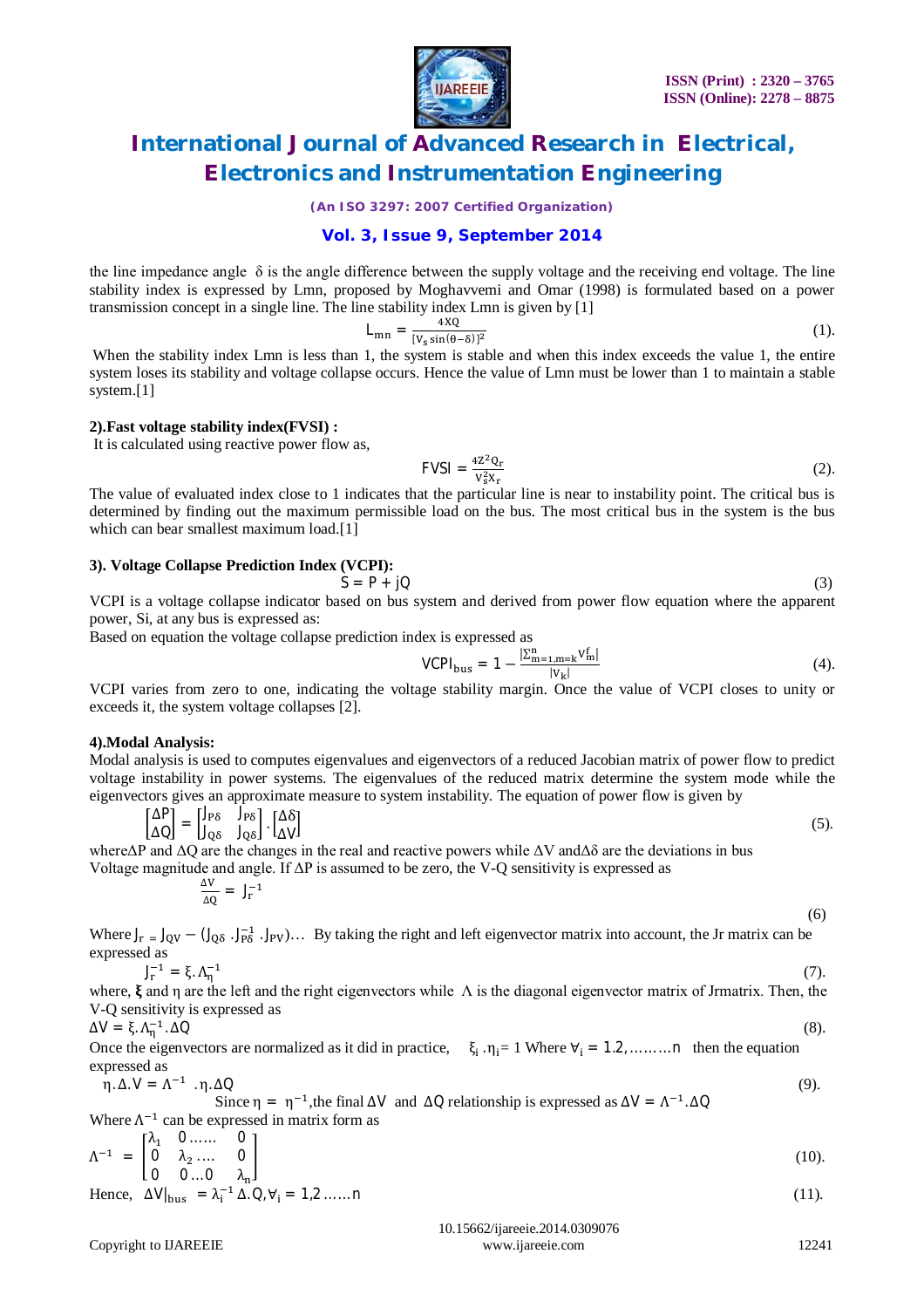

*(An ISO 3297: 2007 Certified Organization)*

# **Vol. 3, Issue 9, September 2014**

For any i, if  $\lambda > 0$ , then the variation of Vi and Qi are in the same direction and the system is stable while the system is considered unstable when  $\lambda$  < 0 for any i. Once assumed  $\Delta$ Q=0 in Eq. (7), the V-P sensitivity is established and expressed as

$$
\frac{\Delta V}{\Delta P} = J_r^{-1}
$$
\n(12).

Where  $J_r = J_{PV} - (J_{P\delta}. J_{P\delta}^{-1}. J_{QV})$  By taking the right and left eigenvector matrix into account, the Jr matrix can be expressed as.

 $J_r^{-1} = \xi \Lambda^{-1}$  $\eta$  (13). By doing the same procedure, the V-P sensitivity is then expressed as

 $\Delta V|_{\text{bus}} = \lambda_i^{-1} \Delta P, \forall i = 1, 2, \dots \dots n.$  (14).

For any i, if  $\lambda > 0$ , then the variation of Vi and Qiare in the same direction and the system is stable while the system is considered unstable when  $\lambda$  < 0 for any i.[2].

### **5).TRGGQ:**

TRGGQ is a voltage stability indicator used to screen the maximum available margin utilized in remedial scheme protection against cascaded voltage collapses. TRGGQ represents the gradient of the total reactive power generation with respect to the total active or reactive demand perturbations termed as TRGGQmpQ and TRGGQmpP where both indicescan be defined in any direction of load increase. The TRGGQmpQ is defined as the change rate of  $QG<sub>total</sub>$  total with respect to a point of QD in the direction nmp and can be given by:

$$
TRGG_{mp}^{Q} = \frac{dQ_G^{total}}{dQ_D^{total}} = \sum_{i=1}^{n} \left[ \frac{\partial Q_G^{total}}{\partial Q_D^{total}} \cdot \frac{Q_D^i}{\Sigma Q_D^i} \right] \tag{15}
$$

The TRGGQ<sup>p</sup><sub>mp</sub> is defined as the change rate of  $\text{QG}_{total}$  with respect to a point of  $P_D$ 

in the direction  $n_{\rm mb}$  and can be given by:

$$
TRGG_{mp}^{P} = \frac{dQ_{G}^{total}}{dp_{D}^{total}} = \sum_{i=1}^{n} \left[ \frac{\partial Q_{G}^{total}}{\partial p_{D}^{i}} \cdot \frac{p_{D}^{i}}{\sum p_{D}^{i}} \right]
$$
(16)

and TRGGQ $_{mp}^{p}$  TRGGQmpP indices increase incrementally when the load increase gradually until reach to a point where both indices go to infinity or drop sharply to zero indicating voltage collapse.[2].

### **6).Voltage Sensitivity Factor**

Voltage Sensitivity Factor Based on general concept, SF (sensitivity factor) index for a system represented by F  $(z, \lambda)$ can be defined as  $SF = \frac{|\vec{dz}|}{|\vec{dz}|}$ , when SF becomes large, the system turns insecure and ultimately collapses. Here the system voltages are checked with respect to the change in loading, which results in a Voltage sensitivity factor (VSF) calculated as  $VSF = \left\|\frac{dv}{dp}\right\|$ . High sensitivity means even small changes in loading causes large changes in the voltage magnitude, which indicates the weakness of a bus.[3].

### **7). L-Index:**

L-index has been established as a fast voltage stability indicator for transmission system For an n-bus power system, buses can be separated into two groups: bringing all load buses to the head and denote them as  $\alpha_L$  and putting the generator buses to the tail and term them as i.e.  $\alpha_L = \{1, 2, \ldots, n_L-1, n_L\}, \alpha_G = \{n_L+1, n_L+2, \ldots, n_L-1, n\},$  where  $n_L$  is the number of load buses. With a multi-node system,

$$
I_{bus} = Y_{bus} \cdot V_{bus} \tag{17}
$$

By arranging the load buses  $\alpha_L$  and generator buses  $\alpha_G$  as mentioned earlier, equation (17) can be written as  $\bigcap_{\mathbf{I}} \mathbf{L}$  $\begin{bmatrix} I_L \\ I_G \end{bmatrix} = \begin{bmatrix} Y_1 & Y_2 \\ Y_3 & Y_4 \end{bmatrix}$  $\begin{bmatrix} \mathsf{Y}_1 & \mathsf{Y}_2 \\ \mathsf{Y}_3 & \mathsf{Y}_4 \end{bmatrix} \begin{bmatrix} \mathsf{V}_\mathrm{L} \\ \mathsf{V}_\mathrm{G} \end{bmatrix}$  $(18)$ 

$$
\begin{bmatrix}\nI_G \\
I_G\n\end{bmatrix}^{\top} = H \begin{bmatrix}\nV_3 & V_4\n\end{bmatrix} \begin{bmatrix}\nV_G \\
V_G\n\end{bmatrix} = \begin{bmatrix}\nZ_{LL} & F_{LG} \\
K_{GL} & Y_{GG}\n\end{bmatrix} \begin{bmatrix}\nI_L \\
V_G\n\end{bmatrix}
$$
\n(19).

Where  $Z_{LL}$ ,  $F_{LG}$ ,  $K_{FG}$ , and  $Y_{GG}$  are sub-block of matrix H; V<sub>G</sub>, I<sub>G</sub>, V<sub>L</sub>, I<sub>L</sub> are voltage and current vector of generator and load buses respectively. For any load bus  $j \angle \alpha_L$ , stability index  $L_j$  can be expressed as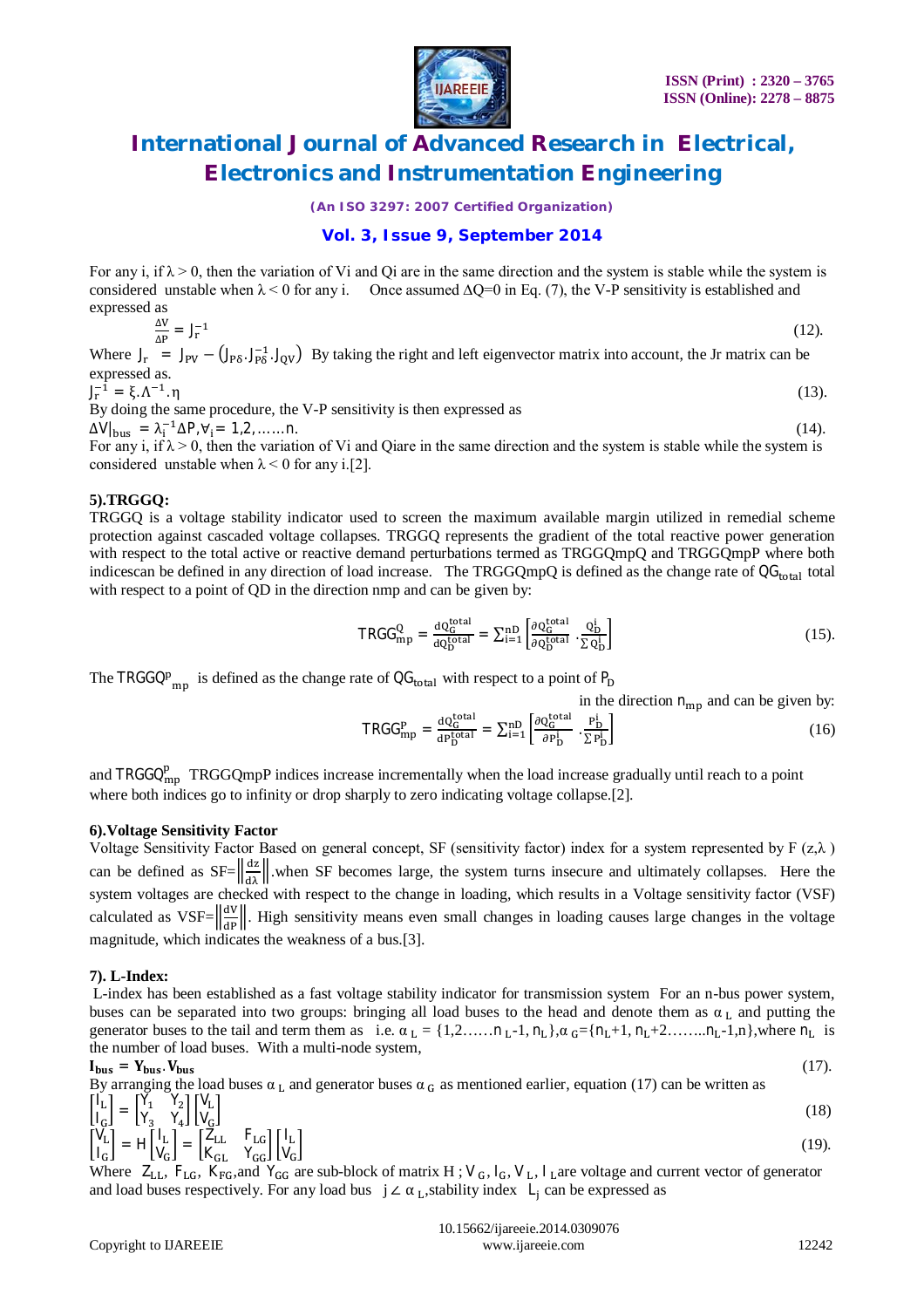

*(An ISO 3297: 2007 Certified Organization)*

### **Vol. 3, Issue 9, September 2014**

$$
L_j = \left| \frac{s_j^+}{y_{j_j^+}^* y_j^2} \right|
$$
  
\n
$$
S_j^+ = \left( \sum_{k \in \alpha L} \frac{z_{j_k}^*}{z_{j_j^+}^*} \frac{s_k}{v_k} \right) V_j
$$
\n(20).

Where  $S_k$  and  $V_k$  are complex power and complex voltage of node k respectively. The range of value is [0, 1]. Stability requires that  $L_1 < 1$  and must not be violated on a continuous basis. A global system indicator L describing the stability of the complete system is  $L= max (L<sub>j</sub>)$  When L approaches 1.0; power system will approach voltage collapse. In practice L must be lower than a threshold value. The predetermined threshold value is specified at the planning stage depending on the system configuration and utility policy regarding quality of service.[3]

### **8).Reactive Power Margin**

Reactive power margin for a load bus is measured as a distance between the lowest MVAr point of Q-V curve and Voltage axis as shown in Fig. 1 Thus reactive power margin indicates how further the loading on that particular bus can be increased before its loading limit is exhausted and voltage collapse takes place Reactive power margins are used in to evaluate voltage instability problems for coherent bus groups. These margins are based on the reactive reserves on generators, SVCs and synchronous condensers that exhaust reserves in the process of computing a Q-V curve at any bus in a coherent group or voltage control area. In this study, the reactive power margin index is used to measure the strength of the buses of a primary distribution network for different sets of load models.[3].

$$
Q \le Q_{\text{max}} \tag{22}
$$

### **9). Line Stability Factor (LQP) :**

The LQP was used in the comparison since this factor is more sensitive to change in reactive power. The formulation begins with the power equation in a power system and finally LQP [15] is expressed as

$$
LQP = 4\left(\frac{x}{v_i^2}\right)\left(\frac{x}{v_i^2}P_i^2 + Q_j\right) \tag{23}.
$$

All the above said indices have effectively shown the variation of reactive power load but not real power load. Most of these indices have been derived from the receiving end reactive power equation of transmission line. Instead of that, the index solved by considering the receiving end real power equation, it depends the resistance of the transmission line. However, the resistance values are negligible or even zero in standard and practical line data, and hence the index remains either infinite or zero.[4].

#### **10).New Voltage Stability Index (NVSI)**

NVSI may be mathematically explained as follows:



From the Fig. 2, current flowing between bus 1 and 2,

Comparatively resistance of transmission line is negligible. The equation may be rewritten a and the receiving end power,  $S=V_2I^*$  Incorporating and solving this is an equation of order two of V2. The condition to have at least one solution is: Taking the suffix "i" as the sending bus  $\&$  "i" as the receiving bus, NVSI can be defined by

$$
NVSI_{ij} = \frac{2X\sqrt{(P_j^2 + Q_j^2)}}{2Q_jX - V_i^2}
$$
 (24)

The procedure to estimate the NVSI in all transmission lines in power system is shown in Fig. 2. The value of NVSI must be less than 1.00 in all transmission lines to maintain a stable system.

 The merits of the index are that it relates both real and reactive power whereas other indices relate only the reactive power of the system. Moreover usage of fuzzy logic method produces more accurate and exact results. The number of mappings is reduced from 7 to 3 outperforming the existing methods.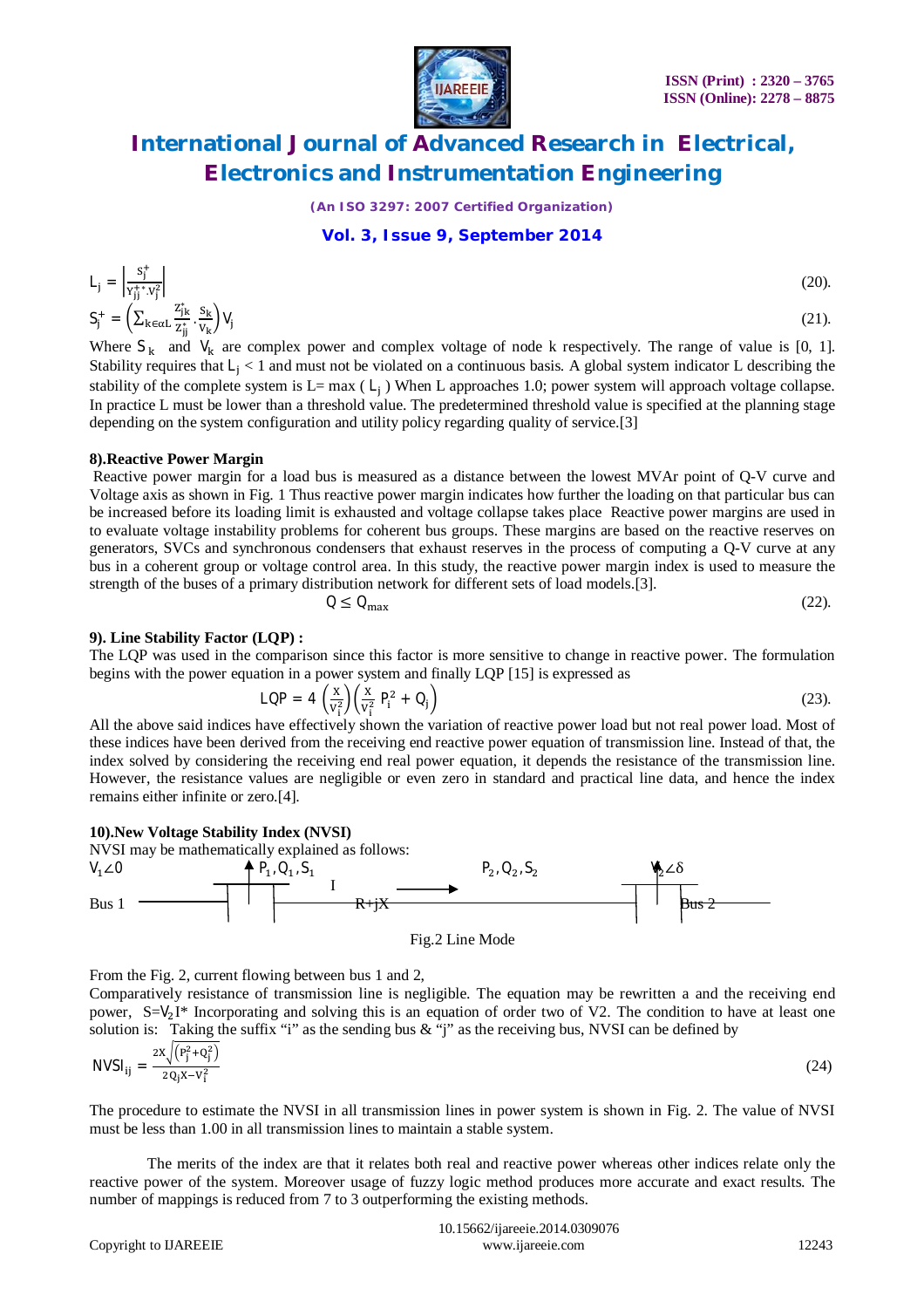

*(An ISO 3297: 2007 Certified Organization)*

# **Vol. 3, Issue 9, September 2014**

### **Table 1**

| Sr.No.         | <b>Name of Sensitive</b><br><b>Method</b>                    | <b>Indices Used</b>                                                                                                                                                   | <b>Bus System</b>     |
|----------------|--------------------------------------------------------------|-----------------------------------------------------------------------------------------------------------------------------------------------------------------------|-----------------------|
| $\mathbf{1}$   | Line Stability Index<br>Formulation[1]                       | $L_{mn} = \frac{4XQ}{[V_s \sin(\theta - \delta)]^2}$                                                                                                                  | IEEE14                |
| $\overline{2}$ | Fast voltage stability<br>index(FVSI).[1]                    | $FVSI = \frac{4Z^2Q_r}{V^2X_r}$                                                                                                                                       | IEEE14                |
| 3              | <b>Voltage Collapse</b><br>Prediction Index<br>$(VCPI)$ .[2] | $VCPI_{bus} = 1 - \frac{ \sum_{m=1,m=k}^{n} V_m^f }{ V_{v}  }$                                                                                                        | IEEE 57               |
| $\overline{4}$ | Modal Analysis.                                              | $\Delta V _{\text{bus}} = \lambda_1^{-1} \Delta P, V_1 = 1, 2, \dots \dots n$                                                                                         |                       |
| 5              | <b>TRGGQ: [2]</b>                                            | $TRGG_{mp}^{Q} = \frac{dQ_G^{total}}{dQ_D^{total}} = \sum_{i=1}^{nD} \left[ \frac{\partial Q_G^{total}}{\partial Q_D^{total}} \cdot \frac{Q_D^i}{\sum Q_D^i} \right]$ | IEEE 57               |
| 6              | <b>Voltage Sensitivity</b><br>Factor <sup>[3]</sup>          | $\overline{\text{VSF}} = \left\  \frac{\text{d} \text{V}}{\text{d} \text{P}} \right\ $                                                                                | 16 (Distribustion)    |
| $\tau$         | $L$ -Index:[3]                                               | $L_j = \left  \frac{S_j^T}{Y_{ii}^{+*}. V_i^2} \right $                                                                                                               | 16 (Distribustion)    |
| 8              | Reactive Power Margin[3]                                     | $Q \leq Q_{\text{max}}$                                                                                                                                               | 16 (Distribustion)    |
| 9              | Line Stability Factor<br>$(LQP)$ [4]                         | LQP = $4\left(\frac{x}{V_i^2}\right)\left(\frac{x}{V_i^2}P_i^2+Q_j\right)$                                                                                            | IEEE 30 bus & TNEB 69 |
| 10             | Voltage<br>Stability<br>New<br>Index (NVSI) $[4]$            | NVSI <sub>ij</sub> = $\frac{2X\sqrt{(P_j^2 + Q_j^2)}}{2Q_1X - V_1^2}$                                                                                                 | IEEE 30 bus & TNEB 69 |

### **III. CONCLUSION**

Main aim of this paper was to introduce the voltage stability problem along with possible analytical solution.Line Stability Index Formulation [1] & Fast voltage stability index(FVSI).<sup>[1]</sup> method applied on IEEE 14 bus system and increased Load step by step and it is observed that bus 9 and 14 are most critical buses and when subjected to change in load may result in voltage collapse.The results of performed indices were compared to alternative methods to verify their accuracy for two loading scenarios. TRGGQq and VCPI are indices for the first scenario in which the IEEE 57 bus system was subjected to load increase. All indices started with system initial state and ended at the same voltage collapse point at loading rate  $k = 0.39$ . VCPI has an advantage of providing voltage stability indications at each individual bus while the proposed sensitive indices along with TRGGq have a great sensitivity to system voltage collapse based on active and reactive powers which can be used in load-generation balance.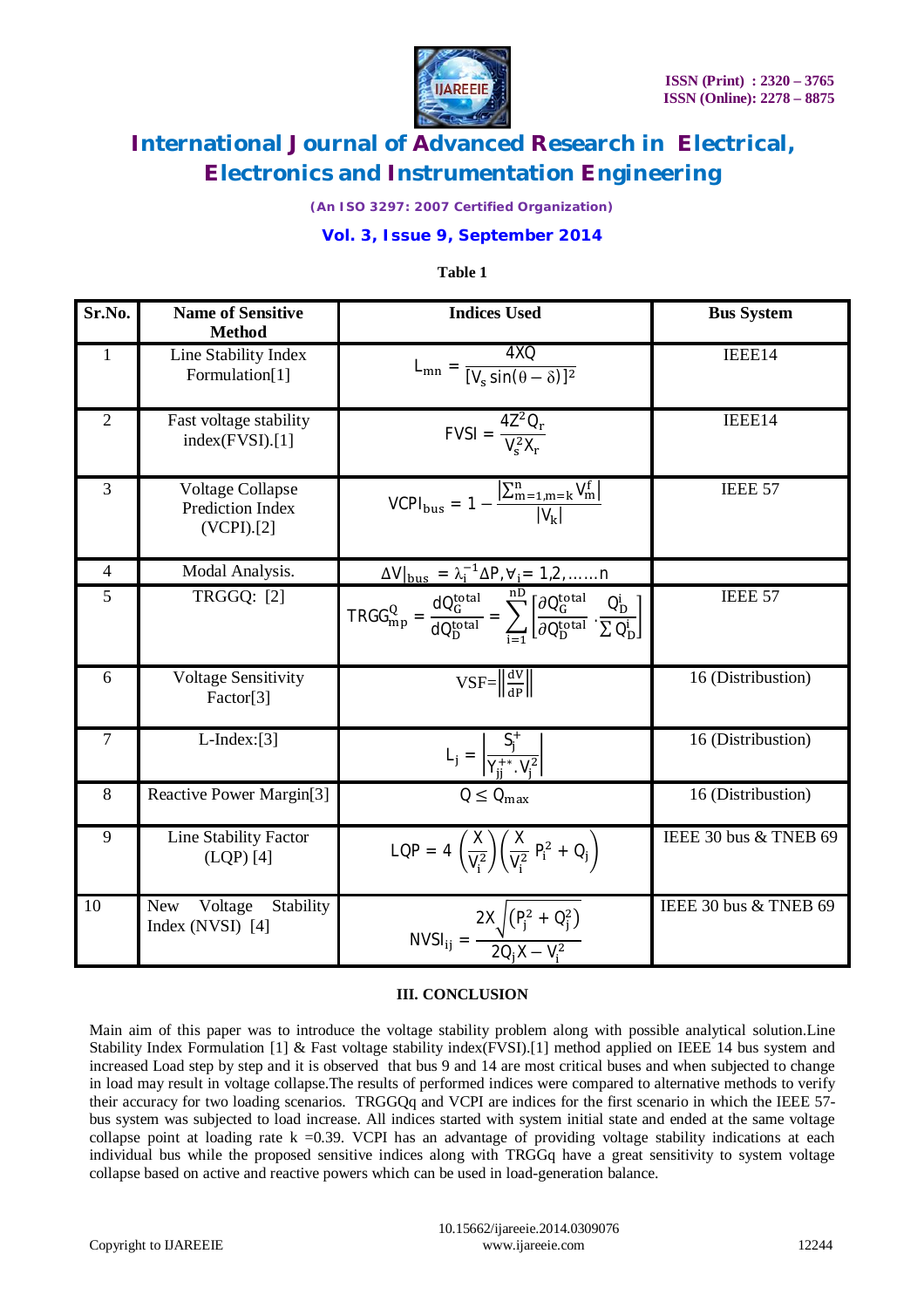

*(An ISO 3297: 2007 Certified Organization)*

### **Vol. 3, Issue 9, September 2014**

The weakest bus is defined as the bus which has very low reactive power maximum loadability and the most critical line means the line which is connected in the weakest bus, reaches the stability index closer to unity. Voltage Sensitivity Factor, L-Index, Reactive Power Margin [3] method applied on 16 bus Distribution system the highest value of VSF and L-index establish bus 7 as the weakest bus. For example, for constant power load models, lowest min Q arg 22.94MVAr has been found with bus 7, which establishes it as the weakest bus. The finding is in complete agreement with VSF and L-index which have highest values at, 0.53 and 0.22 respectively, to prove bus 7 as the weakest bus .We have reviewed new approaches of voltage stability analysis projecting successfully the point of voltage collapse. Though load model plays significant role in occurrence of voltage collapse and instability problems, .So the above said methods, which can be used irrespective of load types, is required to identify the weakest bus and take protective measures.

### **REFERENCES**

- 1. P.R. Sharma1, Rajesh Kr.Ahuja2, Shakti Vashisth3, Vaibhav Hudda4 Department of Electrical Engineering, YMCAUST, Faridabad1, 2, 3 Department of Electrical Engineering, AKGEC, Gaziabad4 "Computation of Sensitive Node for IEEE- 14 Bus system Subjected to Load Variation "INTERNATIONAL JOURNAL OF INNOVATIVE RESEARCH IN ELECTRICAL, ELECTRONICS, INSTRUMENTATION AND CONTROL ENGINEERING Vol. 2, Issue 6, June 2014.
- 2. F.A. Althowibi 1 ,M.W. Mustafa 2PhD Student, Dept. of EPE, UniversitiTeknologi Malaysia, Skudai, Johor, Malaysia 1Professor, Dept. of EPE, UniversitiTeknologi Malaysia,Skudai, Johor, Malaysia 2 "Voltage Collapse Sensitivity in Power Systems" International Journal of Advanced Research in Electrical, Electronics and Instrumentation Engineering,Vol. 2, Issue 7, July 2013.
- 3. Tareq Aziz, Student Member, IEEE, T. K. Saha , Senior Member, IEEE and N. Mithulananthan , Member, IEEE School of Informtaion Technology and Electrical Engineering The University of Queensland, St. Lucia Brisbane, Australia E-mail address: taziz@itee.uq.edu.au"Identification of the weakest bus in a distribution system with load uncertainties using reactive power margin".
- 4. R. Kanimozhi† and K. Selvi\* Corresponding Author: Dept. of Electrical and Electronic Engineering, Anna University, BITCampus, Thiruchirapalli, Tamilnadu, India (kanimozhi\_17@yahoo.com) \* Dept. of Electrical and Electronic Engineering, Thiagarajar College of Engineering, Madurai, Tamilnadu, India (kseee@tce.edu) Received: October 18, 2012; Accepted: February 19, 2013"A Novel Line Stability Index for Voltage Stability Analysis andContingency Ranking in Power System Using Fuzzy Based Load Flow" J Electr Eng Technol Vol. 8, No. 4: 694-703, 2013 http://dx.doi.org/10.5370/JEET.2013.8.4.694
- 5. Byung Ha Lee and Kwang Y. Lee, Senior Member Transactions on Power Systems, Vol. 6, No. 3, August 1991 "A STUDY ON VOLTAGE COLLAPSE MECHANISM IN ELECTRIC POWER SYSTEMS" Department of Electrical and Computer Engineering The Pennsylvania State University University Park, PA 16802.
- 6. Arun Pachori, Asso. Prof. JEC, Jabalpur (MP), India ,2).Hemant Amhia, (Asst. Prof.) JEC, Jabalpur (MP),India, Vikendra Moranya, JEC, Jabalpur (MP),India International journals of emerging trend in Electronics and computer Science (IJETECS) Volume2,Issue9,sept2013. "Optimal Location of Static VAR Compensator in IEEE- 14 bus Power System at Varying Load Conditions"
- 7. Power System Engineering, Second Edition by D.P.Kothari,I.J.Nagrath.
- 8. PUSHPENDRA MISHRA, 2H. N. UDUPA, 3PIYUSH GHUNE1Research Scholar MIT, Indore, 2Dean Academics MIT, Indore, 3Assistant Professor – MIT, Indore E-Mail: mishrapushpendra08@gmail.com, hnudupa@gmail.com, piyushghune@yahoo.com"CALCULATION OF SENSITIVE NODE FOR IEEE – 14 BUS SYSTEM WHEN SUBJECTED TO VARIOUS CHANGES IN LOAD"Proceedings of IRAJ International Conference, 21st July 2013, Pune, India, ISBN: 978-93-82702-22-1
- 9. Multiple Distributed Generator Placement in Primary Distribution Networks for Loss Reduction Duong Quoc Hung, Student Member, IEEE, and Nadarajah Mithulananthan, Senior Member, IEEE.
- 10. Voltage Collapse Sensitivity in Power Systems F.A. Althowibi 1 ,M.W. Mustafa 2 PhD Student, Dept. of EPE, UniversitiTeknologi Malaysia, Skudai, Johor, Malaysia 1 Professor, Dept. of EPE, UniversitiTeknologi Malaysia,Skudai, Johor, Malaysia 2.
- 11. The Judgment of Voltage Weak Point Method based on eigenvalue structure analysis Xiong Hu School of Electrical Engineering Wuhan University Wuhan, China xh5233063@163.comXiang Tieyuan School of Electrical Engineering Wuhan University Wuhan, China xty01@163.com 978-1-4244-6255-1/11/\$26.00 ©2011 IEEE.
- 12. RENWEABLE ENERGY RESOURCES AND DISTRIBUTED GENERATION IN INDIA Deepak Pandey1, Jitendra Singh Bhadoriya2, M.Tech(Research Scholar),Dept. of Electrical & Electronics Engineering ,NRI Institute of Information Science & Technology, Bhopal(M.P.),India 1 Asst. Professor, Dept. of Electrical & Electronics Engineering ,NRI Institute of Information Science & Technology, Bhopal(M.P.),India 2.